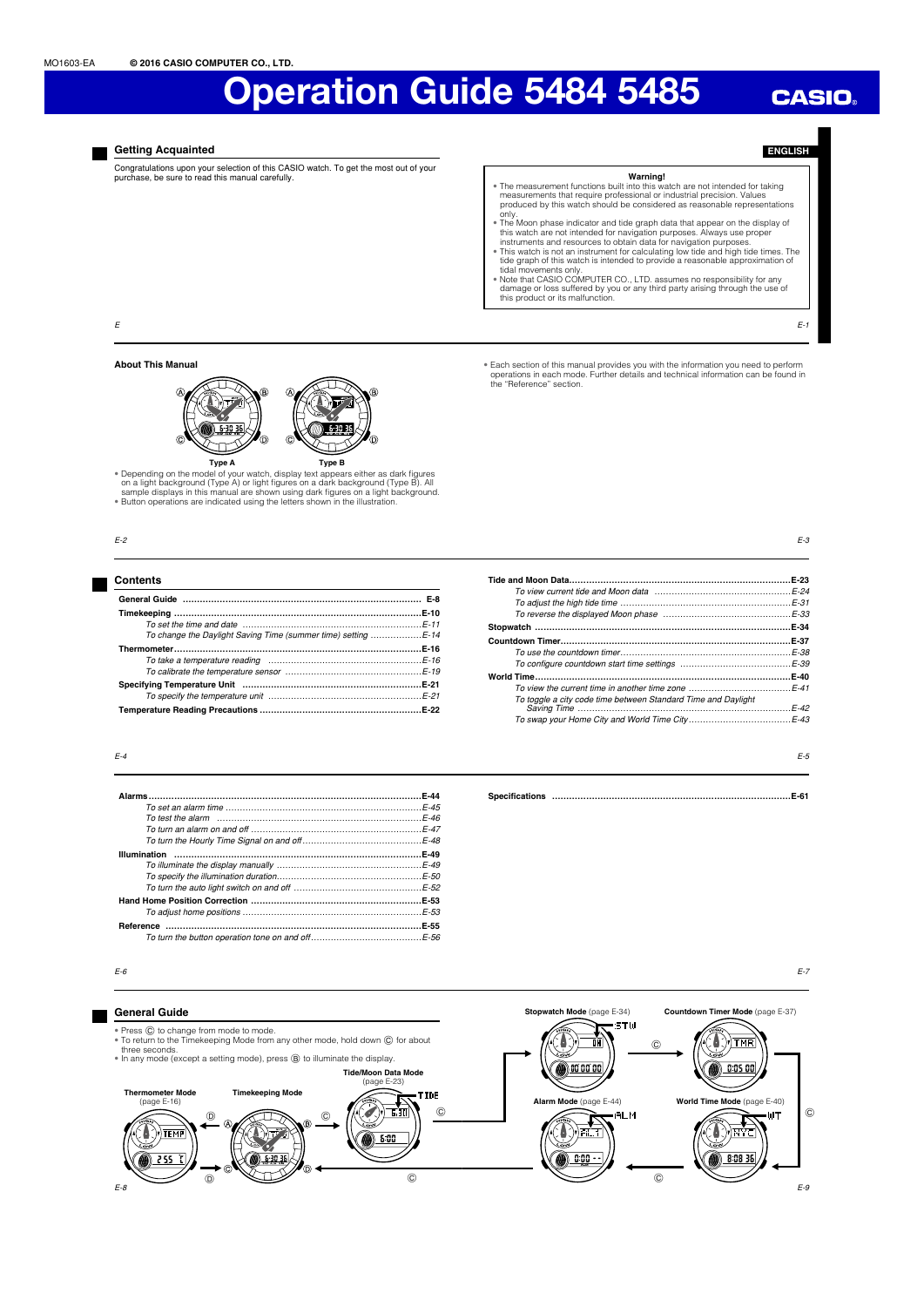# **CASIO**

# **Timekeeping**

You can adjust the Home city date and time in the Timekeeping Mode. • Pressing A in the Timekeeping Mode will toggle the lower display between the screens shown below.



E-10

3. Press  $\copyright$  to change the flashing screen content in the sequence shown below to select the other settings.



| TYO: TOKYO Change the city code |                                                                                           | Use $\circledD$ (east) and<br>(B) (west). |
|---------------------------------|-------------------------------------------------------------------------------------------|-------------------------------------------|
|                                 | Toggle the DST setting between Daylight  <br>Saving Time (ON) and Standard Time<br>(DEFD) | Press (D).                                |
|                                 |                                                                                           |                                           |

E-12

5. Press @ to exit the setting mode.<br>• The day of the week is displayed automatically in accordance with the date (year, month, and day) settings.

# **Daylight Saving Time (DST)**

Daylight Saving Time (summer time) advances the time setting by one hour from Standard Time. Remember that not all countries or even local areas use Daylight Saving Time.

# *To change the Daylight Saving Time (summer time) setting*



- 1. In the Timekeeping Mode, hold down  $\oslash$  for about two seconds until **SET** appears on the display.<br>• Note that keeping  $\oslash$  depressed too long (for about five seconds) will cause a different type of setting mode to be
- 2. Press  $\copyright$ . This will display the DST setting screen.

# **Thermometer**

This watch uses a temperature sensor to take temperature readings.

### *To take a temperature reading*

**Temperature** 

1. In the Timekeeping Mode, press  $\circledcirc$  to enter the Thermometer Mode and start a temperature reading operation. • The fi rst temperature reading will take about three seconds. After that, readings are taken at two-second intervals for the fi rst two minutes, and then at TEMP

- two-minute intervals after that.
- The displayed temperature will be updated with each reading.

E-16

# **Temperature Sensor Calibration**

The watch's temperature sensor is calibrated at the factory and normally requires no<br>further adjustment. If you notice serious errors in the temperature readings produced<br>by the watch, you can calibrate the sensor to corre

# **Important!**

- Incorrectly calibrating the temperature sensor can result in incorrect readings.<br>Carefully read the following before doing anything.<br>- Compare the readings produced by the watch with those of another reliable and<br>accurat
- 
- If adjustment is required, remove the watch from your wrist and wait for 20 or 30 minutes to give the temperature of the watch time to stabilize.

# *To set the time and date*



1. In the Timekeeping Mode, hold down **A** for about two seconds until **SET** appears on the lower display. This is

the setting mode.<br>• Note that keeping  $\bigotimes$  depressed too long (for about<br>five seconds) will cause a different type of setting<br>mode to be entered (page E-53).

2. Use  $\overline{\mathbb{O}}$  and  $\overline{\mathbb{O}}$  to select the city code you want.<br>• Make sure you select your Home City code before changing any other setting.<br>• For full information on city codes, see the  $\overline{\text{C}}$  in  $\overline{\text{C}}$  code

E-11

| Screen:    | To do this:                                                                                                       | Do this:                     |  |
|------------|-------------------------------------------------------------------------------------------------------------------|------------------------------|--|
| 12H        | Toggle between 12-hour (12H) and<br>24-hour (24H) timekeeping                                                     | Press (D).                   |  |
| 36         | Reset the seconds to <b>HI</b>                                                                                    | Press <sub>(D)</sub>         |  |
| 10:08      | Change the hour and minutes                                                                                       | Use $(D)$ (+) and $(B)$ (-). |  |
| 20 16 6-30 | Change the year, month, or day                                                                                    |                              |  |
| MUTE       | Toggle the button operation tone<br>between $\langle E  \cdot h$ (on) and $\langle h  \rangle \langle f  \rangle$ | Press <sub>(D)</sub>         |  |
|            | Toggle the display illumination duration<br>between 1.5 seconds (1) and three<br>seconds $\binom{3}{2}$           | Press (D).                   |  |

### 3. Use  $(D)$  to toggle the DST setting on and off.

 $\boxed{\text{DST off}(\text{OFF})} \overbrace{\text{DST on}(\text{ON})}$ 

- $\bullet$  The default DST setting is OFF (OFF).
- 
- 4. When the setting you want is selected, press @ to exit the setting mode.<br>• The DST indicator appears to indicate that Daylight Saving Time is turned on.

# **12-hour and 24-hour timekeeping**

- With the 12-hour format, the PM indicator (**P**) appears on the lower display for times
- in the range of noon to 11:59 p.m. and no indicator appears for times in the range<br>of midnight to 11:59 a.m.<br>• With the 24-hour format, times are displayed in the range of 0:00 to 23:59, without<br>the PM indicator (P).<br>• The
- applied in all other modes.

E-15

2. To stop the temperature reading operation, press (i) to return to the Timekeeping<br>Mode.<br>• The watch will stop taking temperature readings and return to the Timekeeping<br>• Mode automatically if you do not perform any oper

## **Temperature**

- 
- 

• Temperature is displayed in units of 0.1°C (or 0.2°F).<br>• The displayed temperature value changes to - - - °C (or °F) if a measured<br>temperature falls outside the range of -10.0°C to 60.0°C (14.0°F to 140.0°F). The<br>tempera allowable range.

## **Display Units**

You can select either Celsius (°C) or Fahrenheit (°F) for the displayed temperature value. See "To specify the temperature unit" (page E-21) for more information.

E-17

# **To calibrate the temperature sensor**

1. Enter the Thermometer Mode, which will start a temperature reading operation and display the results (page E-16).



- 2. Hold down  $\overline{\omega}$  for about two seconds.<br>
 Holding down  $\overline{\omega}$  will initially cause **Hold** to appear<br>
on the screen. Keep  $\overline{\omega}$  depressed until **Hold**
- disappears. • This will cause the temperature reading operation to re-start, and display the sensor calibration screen shown in the illustration nearby.
- 3. Use  $\overline{O}$  (+) and  $\overline{O}$  (-) to change the displayed calibration by 0.1°C (0.2°F) steps.<br>• To return the currently flashing value to its initial factory default setting, press.<br> $\overline{O}$  and  $\overline{O}$  at the same ti
- readings.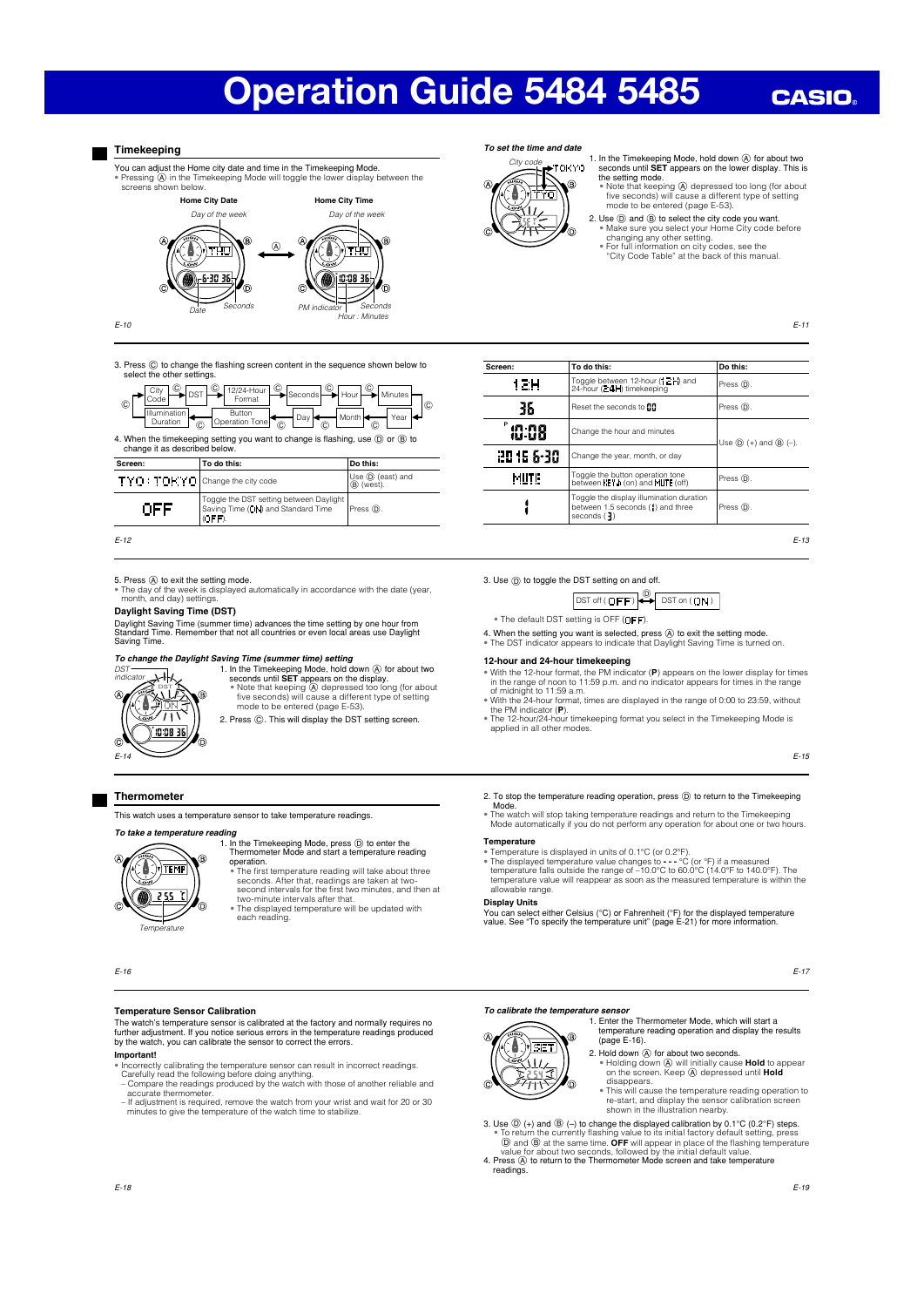# **CASIO**

## **Thermometer Precautions**

• Temperature measurements are affected by your body temperature (while you are<br>waring the watch), direct sunlight, and moisture. To achieve a more accurate<br>temperature measurement, remove the watch from your wrist, place surrounding temperature.

When taking temperature readings, it is best to remove the watch from your wrist in order to eliminate the effects of body heat. Remove the watch from your wrist and allow it to hang freely from your bag or in another location where it is not exposed to direct sunlight.

# **Specifying Temperature Unit**

Use the procedure below to specify the temperature unit to be used in the uccuurc<br>ster Mode

# **Important!** When **TOKYO** is selected as the Home City, the temperature unit is set automatically to Celsius (**°C**).

R **SET l lll llll ll**

# These settings cannot be changed. *To specify the temperature unit*

- 1. While the temperature sensor calibration screen is<br>displayed (page E-19), press  $\odot$  to toggle between the<br>temperature units as shown in the nearby illustration.
- 2. Press  $\textcircled{\tiny{D}}$  to toggle the temperature unit between  $\textcircled{\textsf{C}}$ <br>(Celsius) and  $\textcircled{\textsf{F}}$  (Fahrenheit).
- 3. After the setting is the way you want, press  $\overline{A}$  to exit the setting screen.

E-21

# **Tide and Moon Data**

You can use the watch to check the current tide, Moon phase, and Moon age in your area.

• Basic calculations to determine this data is performed based on your current Home City setting (page E-11). You can also check the tide and Moon data in another location by temporarily selecting the applicable city as yo

E-22

E-20

### *To view current tide and Moon data*

**Temperature Reading Precautions**



The current tide<sup>\*1</sup> and Moon phase<sup>\*2</sup> are displayed in the Timekeeping Mode (page E-8).<br>"I Shows the tide for the displayed date and time.<br>"<sup>2</sup> Shows the Moon phase for the displayed date.<br>The Moon phase shows the phase at noon of the<br>displayed date. The current time does not affe displayed Moon phase.



E-25

E-23

3. Press  $\overline{A}$  to display the Moon Data Screen.<br>
• This will display the Moon phase and Moon age for<br>
the current date.

4. Use  $\circledcirc$  to change the date setting.<br>  $\bullet$  Each press of  $\circledcirc$  advances the date by one day<br>
and calculates tide data for that date. Holding down<br>  $\circledcirc$  for about two seconds scrolls at high speed.<br>  $\bullet$  You can se

5. Press  $\widehat{A}$  again to return to the Tide Data Screen.

The margin of error for the Moon age is ±1 day. • If the data is not displayed correctly, check the<br>Timekeeping Mode date, time, and Home City settings.<br>If the data is still not displayed correctly, see "Adjusting<br>the High Tide Time" (page E-30) and "Reversing the<br>Displ

E-27



Moon phase (part you can see) $\neg\neg$   $\neg$  (part you cannot see) **Moon Phase** Type A (page E-2)

| Moon<br><b>Phase</b> | page<br>E-2)            |              |   | ' ש | W)                          | W)                                                                                            | W | www. |
|----------------------|-------------------------|--------------|---|-----|-----------------------------|-----------------------------------------------------------------------------------------------|---|------|
| Indicator            | 'Type B<br>page<br>E-2) |              | ⋒ |     |                             |                                                                                               |   |      |
| <b>Moon Age</b>      |                         |              |   |     |                             | 13.9-15.7   15.8-17.5   17.6-19.4   19.5-21.2   21.3-23.1   23.2-24.9   25.0-26.8   26.9-28.6 |   |      |
| Moon Phase           |                         | Full<br>Moon |   |     | Last<br>Quarter<br>(Waning) |                                                                                               |   |      |

E-24

### **Viewing Tide and Moon Data for a Particular Date and Time**

In the Tide/Moon Data Mode (page E-8), you can view the tide and moon phase for a<br>In the Tide/Moon Data Mode (page E-8), you can view the tide and moon phase for a<br>particular date and time. You can also view the applicable particular date and time. You can also view the applicable moon age in this mode (which is not shown in the Timekeeping Mode).



**Tide Data Screen**

1. Entering the Tide/Moon Data Mode displays the Tide<br>
Data Screen and indicates the tide for the current date<br>
at 6:00 a.m.<br>
• You can check the tide for another date by performing steps 3 through 5 below before

performing step 2. You cannot change the date while the Tide Data Screen is displayed.

2. Use  $\overline{0}$  to change the time setting.<br>• Each press of  $\overline{0}$  advances the time by one hour<br>and calculates tide data for that time. Holding down<br> $\overline{0}$  for about two seconds scrolls at high speed.



Ę Ì ۵ MOOD  $260 -$ Moon phase

indicator (page E-28)

**Moon Data Screen** Month – Day

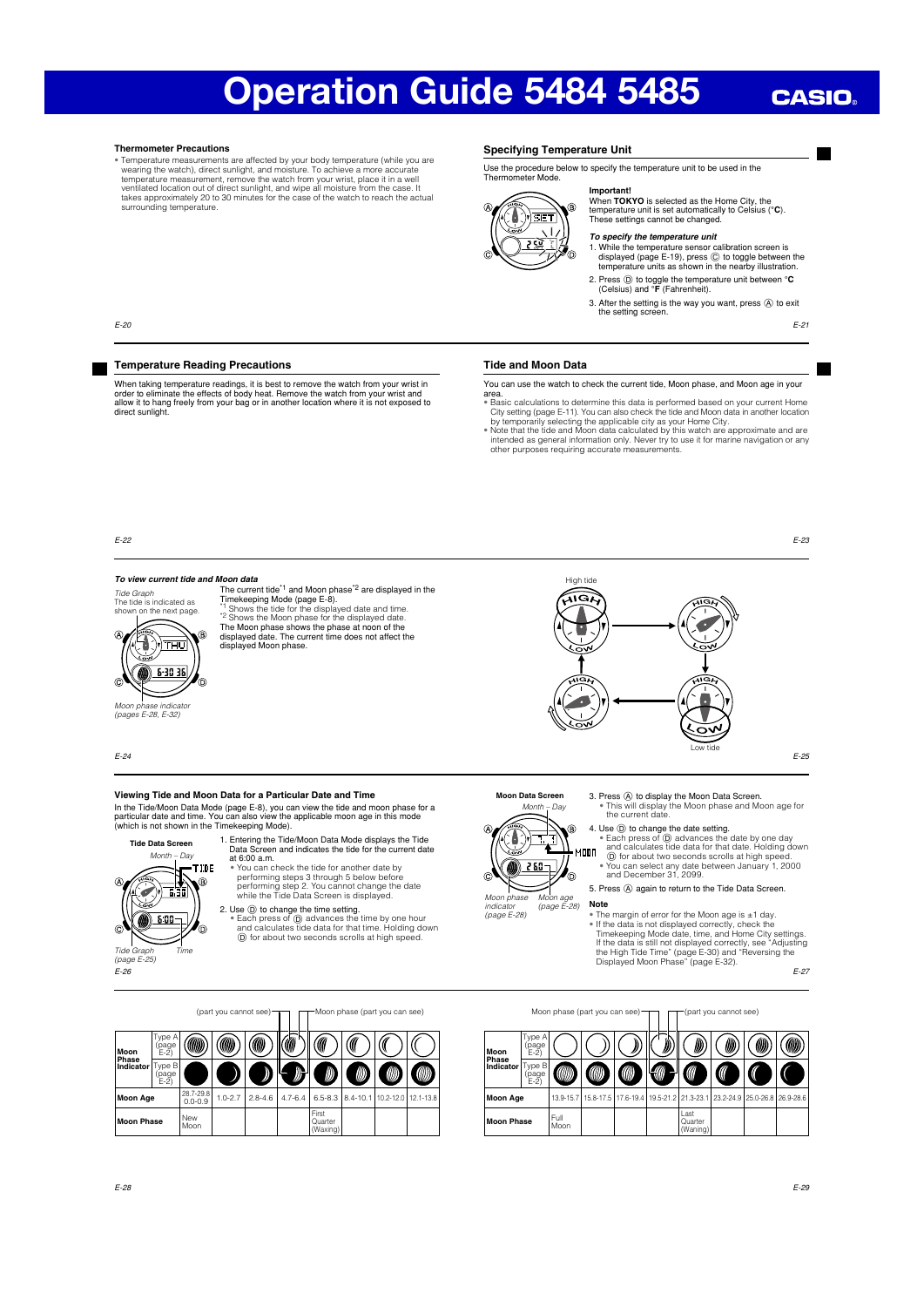# **CASIO**

# **Adjusting the High Tide Time**

Use the following procedure to adjust the high tide time within a particular date. You<br>can find out high tide information for your area from a tide table, the Internet, or your local newspaper.

# *To adjust the high tide time* 1. In the Tide/Moon Data Mode, press  $\circledA$  to display the Moon Data Screen (page E-27).



E-30

• The high tide time setting is affected by the DST (summer time) setting of the

Timekeeping Mode.<br>• On some days, there are two high tides. With this watch, you can adjust the first<br>high tide time only. The second high tide time for that day is adjusted automatically<br>based on the first high tide time.

## **Reversing the Displayed Moon Phase**

The left-right (east-west) appearance of the Moon depends on whether the Moon is<br>nonth of you (northerly view) or south of you (southerly view) as you view it.<br>You can use the procedure below to reverse the displayed Moon

# E-32

## **Stopwatch**



You can use the stopwatch to measure elapsed time and

split times. • The digital display range of the stopwatch is 999 hours, 59 minutes, 59.99 seconds. The stopwatch continues to run until you stop it. If it reaches the above limit, it will restart the time measurement from zero.<br>The stopwatch operation continues even if you exit the

• The stopwatch operation continues even if you exit the<br>• Stopwatch Mode.<br>• All of the operations in this section are performed in the<br>• Stopwatch Mode, which you enter by pressing ©<br>• (page E-9).

### *To reverse the displayed Moon phase*



1. In the Tide/Moon Data Mode, hold down  $\times$  until the hour digits start to flash. 2. Press  $\odot$  twice.

2. Press  $(D)$  to scroll the date until one whose high tide time you want to change is displayed. 3. Hold down  $\times$  until the hour digits start to flash 4. Press  $\circled{D}$  (+) and  $\circled{B}$  (-) to change the hour setting. 5. When the hour is the setting you want, press  $\circled{c}$ .<br>• This will cause the minute digits to flash. 6. Press  $\circledD$  (+) and  $\circledB$  (-) to change the minute setting. 7. When the minute setting is the way you want, press  $\circledA$  to exit the adjustment screen and return to the Tide/<br>Moon Data Mode screen.  $\frac{1}{2}$  Pressing  $\overline{0}$  and  $\overline{6}$  at the same time while the time adjustment screen is displayed (steps 4 through 7 above) will return the high tide time to its initial factory

- This will cause the Moon phase indicator to flash. This is the indicator switching screen.
- 3. Press '  $\odot$  to toggle the Moon phase indicator between<br>the southerly view (indicated by N  $\blacklozenge$ ) and northerly<br>view (indicated by N  $\blacklozenge$  S.<br>expressively view: Moon is north of you.
- 4. When the Moon phase indicator setting is the way you want, press @ to exit the switching screen and return<br>to the Tide/Moon Data Mode screen.

E-33

E-35

 $F-31$ 

**Elapsed Time Measurement** In the Stopwatch Mode, press ' to start and stop elapsed time measurement. • Pressing \$ while elapsed time measurement is in progress will display the current split time.

default setting.

| <b>Start</b> | <b>Split</b>                    |                            | Split<br>cancel               | <b>Stop</b> | <b>Display</b><br>time reset |
|--------------|---------------------------------|----------------------------|-------------------------------|-------------|------------------------------|
|              | ∩ ––––––                        |                            |                               |             |                              |
|              | I (Measured time<br>displayed.) | (Split time<br>displayed.) | (Measured time<br>displayed.) |             |                              |
| (Stopped)    |                                 | (Measurement)              |                               | (Stopped)   |                              |

E-34

# **Measured time or split time**



• Alternates with **SPL** during split time display Minutes, seconds, 1/100 seconds

• Pressing ⑨ without resetting the displayed time will restart elapsed time<br>measurement from where it was last stopped (cumulative elapsed time<br>measurement).

• An ongoing elapsed time measurement operation continues even if you exit the Stopwatch Mode.

E-36

- **To use the countdown timer**<br>Press (i) while in the Countdown Timer Mode to start the countdown timer. **Press**  $\widehat{Q}$  while in the Countdown Timer Mode to start the countdown timer.<br>  $\bullet$  When the end of the countdown is reached, the alarm will sound for 10 seconds or<br>
until you stop it by pressing any button.<br>  $\bullet$  The
- 
- and then press  $\widehat{A}$ . This returns the countdown time to its starting value.

# **THR** n n

Start time (Hours : Minutes) Seconds

**Countdown Timer**

You can set the countdown timer start time within a range of one minute to 24 hours. An alarm sounds when the countdown reaches zero. • All of the operations in this section are performed in the Countdown Timer Mode, which you enter by pressing  $\odot$  (page E-9)

E-37

# *To confi gure countdown start time settings*



Start time (Hours : Minutes)

1. While the countdown start time is on the display in the Countdown Timer Mode, hold down  $\overline{\omega}$  for about two seconds until the hour setting of the countdown start time starts to flash. This is the setting mode.<br>• Hol

disappears.

• If the countdown start time is not displayed, use the procedure under "To use the countdown timer" (page E-38) to display it.

2. Press  $\circled{c}$  to move the flashing in the sequence shown below, and select the setting you want to change.



3. Press  $\overline{A}$  to exit the setting mode

E-39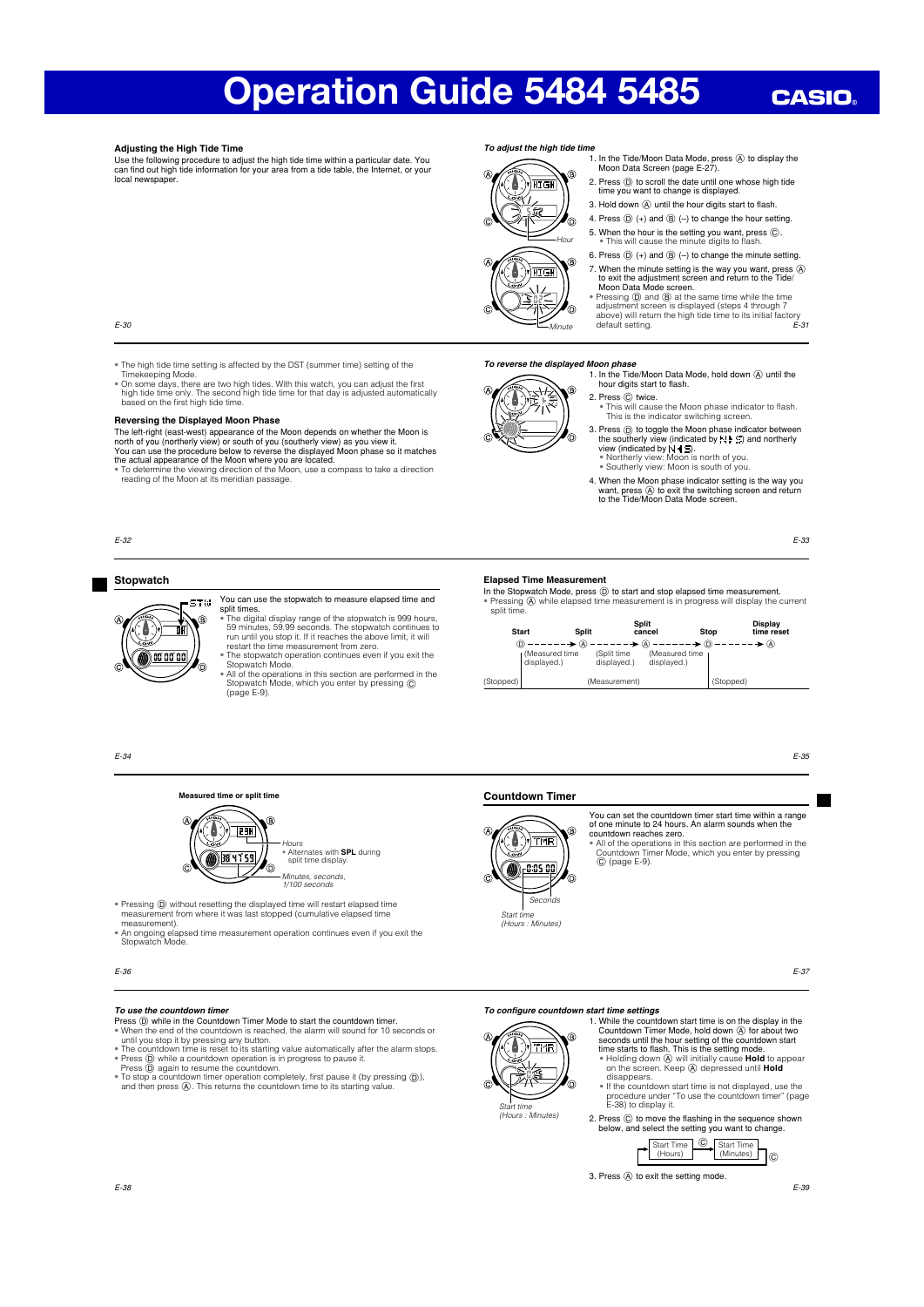*To view the current time in another time zone*

Seconds

ัก

-8.08 38

**Swapping your Home City and World Time City**

2. Press  $\overline{A}$  and  $\overline{B}$  at the same time until the watch beeps.

currently selected city.

 $H_{OUT}$  : Min

Δ ਐਸ਼ੁਨਵ

displayed as the World Time City.

*To set an alarm time*

In the World Time Mode, use  $(D)$  to scroll through available city codes (time zones). Holding down the button scrolls at high speed.<br>
• The lower display shows the current time in the World Time City.<br>
• To select the UTC time zone (Differential 0), press ⑧ and ⓪ at the same time.<br>
• When the city code (ti

> A ▲

One second

You can use the procedure below to swap your Home City and World Time City. This<br>changes your Home City to your World Time City, and your World Time City to your<br>Home City. This capability can come in handy when you freque

• This will make the World Time City you selected in step 1 your Home City, and<br>cause the hour and minute hands to move to the current time in that city. At the<br>same time, it will change the Home City you had selected prio

**To swap your Home City and World Time City**<br>1. In the World Time Mode, use **(i)** to select the World Time City you want.

Date

איק)

 $-6 - 30 - 36$ 

# **CASIO**

E-41

E-43

# **World Time**



- Word Time digitally displays the current time in one of 48<br>cities (29 time zones) around the world. A simple<br>operation swaps your Home City with the currently<br>selected World Time City.<br>The times kept in the World Time Mode
- 

 $F-40$ • All of the operations in this section are performed in the World Time Mode, which you enter by pressing (C) (page E-9)

## *To toggle a city code time between Standard Time and Daylight Saving Time*



- 1. In the World Time Mode, press (D) to display the city code (time zone) whose Standard Time/Daylight Saving<br>Time setting you want to change. 2. Hold down @ for about two seconds to toggle between
- Daylight Saving Time (DST indicator displayed) and<br>Standard Time (DST indicator not displayed).<br>• Holding down  $\overline{\omega}$  will initially cause **Hold** to appear on<br>the screen. Keep  $\overline{\omega}$  depressed until **Hold** disappears.
- 
- except UTC. Turning on DST for the city code that is currently selected as your Home City will turn on DST for normal timekeeping.
- 

E-42

### **Alarms**



When an alarm time timed on, the alarm tone will sound<br>when its alarm time is reached. One of the alarms is a<br>snooze alarm, while the other four are daily alarms.<br>You also can turn on an Hourly Time Signal that causes<br>the

# E-44

- 3. Press  $@$  to move the flashing between the hour and minute settings.
- 4. While a setting is flashing, use  $\textcircled{)}$  (+) and  $\textcircled{B}$  (-) to change it.
- 5. Press  $\widehat{A}$  to exit the setting mode.

## **Alarm Operation**

- The alarm tone sounds at the preset time for 10 seconds, regardless of the mode the watch is in. In the case of the snoze alarm, the alarm operation is performed a total of seven times, every five minutes, or until you tu
- 
- To stop the alarm tone after it starts to sound, press any button. Performing any one of the following operations during a 5-minute interval between snooze alarms cancels the current snooze alarm operation.
- Displaying the Timekeeping Mode setting screen (page E-11) Displaying the setting screen (page E-45)

# *To test the alarm*

- In the Alarm Mode, hold down  $\circledD$  to sound the alarm.
- E-46
- 

E-48

# *To turn the Hourly Time Signal on and off*

1. In the Alarm Mode, use  $(D)$  to select the Hourly Time Signal  $(515)$  (page E-45).



2. Press @ to toggle it on and off.<br>• The Hourly Time Signal on indicator is shown on the<br>clisplay in all modes while this function is turned on.





An LED (light-emitting diode) illuminates the face of the watch for easy reading in the dark. The watch's auto light switch turns on illumination automatically when you angle the watch towards your face.<br>
• The auto light

# *To illuminate the display manually*

In any mode, press  $\circledB$  to turn on illumination.

• The above operation turns on illumination regardless of<br>the current auto light switch setting.<br>• You can use the procedure below to select either 1.5<br>seconds or 3 seconds as the illumination duration.<br>When you press (@, about 1.5 seconds or 3 seconds, depending on the current illumination duration setting.

E-45

...<br>© <u>PELI<sup>O</sup>-BLE<sup>O</sup>-BLE<sup>O</sup>-BLI<sup>O</sup>-BNZ</sub><br>SIG-</u>  $\overset{\circledcirc}{\longrightarrow}$  AL3  $\overset{\circledcirc}{\longrightarrow}$  AL4  $\overset{\circledcirc}{\longrightarrow}$ 

1. In the Alarm Mode, use  $\circledcirc$  to scroll through the alarm screens until the one whose time you want to set is displayed.

- To set an alarm time, display the applicable alarm<br>• screen (FIL 1 through RL4, or SNZ).<br>• SIG is the hourly time signal setting (page E-48).<br>• The snooze alarm operation repeats every five
- minutes.
- 2. After you select an alarm, hold down  $\oslash$  for about two seconds until the hour setting of the alarm time starts to flash. This is the setting mode.<br>  $\blacksquare$  Holding down  $\oslash$  will initially cause **Hold** to appear on t
	-
	-

1. In the Alarm Mode, use  $\circledD$  to select an alarm

- 2. Press ④ to toggle it on and off.<br>● Turning on an alarm (AL ), AL2, AL3, AL4 or SNZ) displays the alarm on indicator on its Alarm Mode
- In all modes, the alarm on indicator is shown for any alarm that currently is turned on. The alarm on indicator fl ashes while the alarm is
- sounding.

Find shooze alarm indicator flashes while the snooze alarm is sounding and during the 5-minute intervals between alarms.

E-49

- 
- 

screen

Snooze ala  $O<sub>N</sub>$ 

# Alarm on

- 
- **SNZ**

# indicator

*To turn an alarm on and off*



OFF

**AL2** 



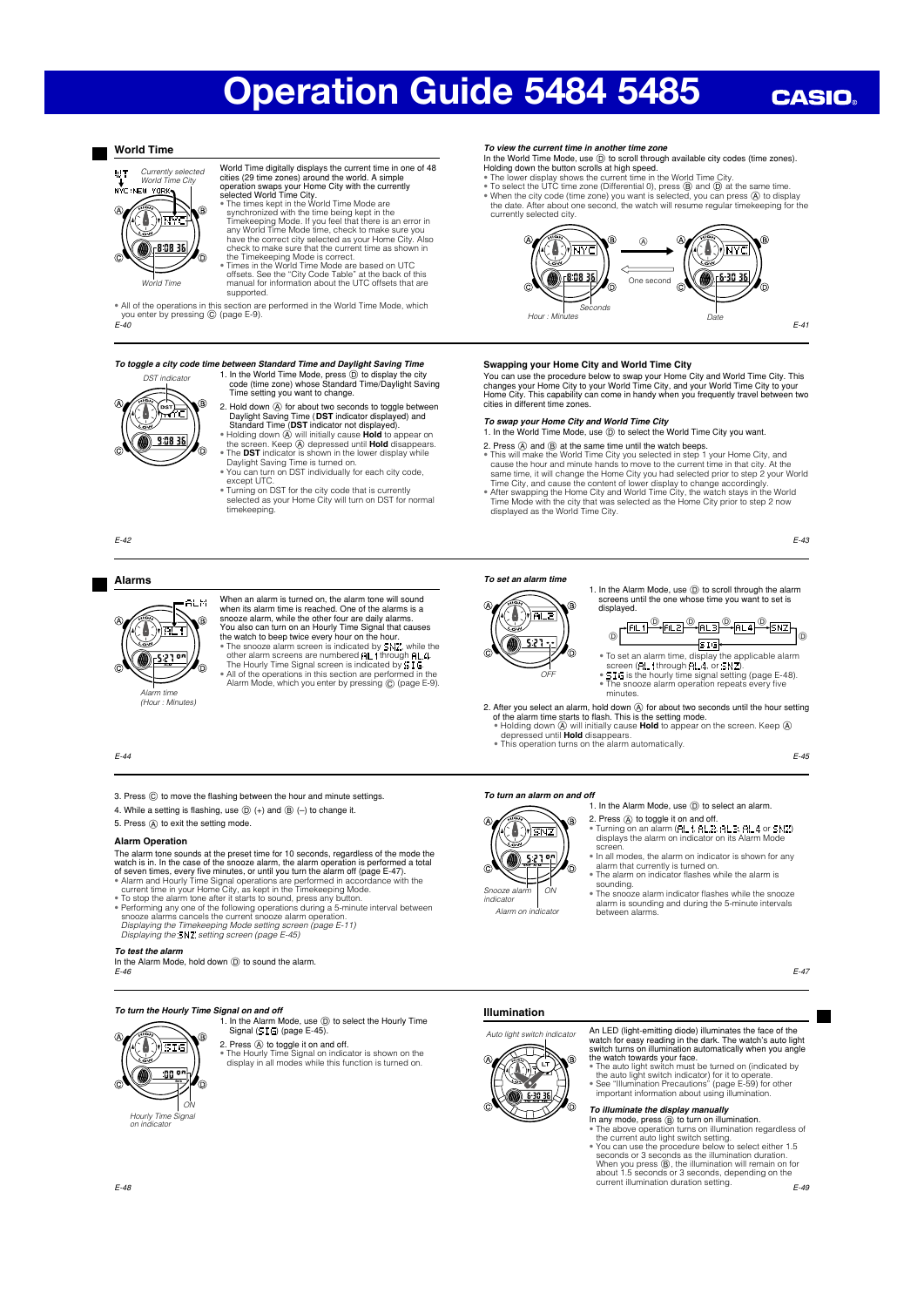# **CASIO**

# *To specify the illumination duration*



1. In the Timekeeping Mode, hold down  $\oslash$  for about two seconds until **SET** appears on the display.<br>• Note that keeping  $\oslash$  depressed too long (for about five seconds) will cause a different type of setting mode to be

- 2. Press  $\copyright$  ten times to display the current illumination  $duration$  for  $\frac{3}{2}$ .
- 3. Press  $\circled{)}$  to toggle the setting between (1.5 seconds) and  $\cdot$  (three seconds).
- 4. Press  $\textcircled{A}$  to exit the setting screen.

E-50

# **Warning!**

- Always make sure you are in a safe place whenever you are reading the<br>display of the watch using the auto light switch. Be especially careful when<br>running or engaged in any other activity that can result in accident or i
- startle or distract others around you.<br>• When you are wearing the watch, make sure that its auto light switch is turned<br>• of before riding a bicycle or operating a motorcycle or any other motor<br>• or belice. Sudden and unin

To turn the auto light switch on and off<br>in the Einseleeping Mode, hold down  $@$  for about three seconds to toggle the auto<br>light switch on (auto light switch indicator displayed) and off (auto light switch indicator<br>not

E-52

1. In the Timekeeping Mode, hold down  $\overline{A}$  for about two seconds until **SET** appears

3. Press  $\textcircled{1}$  to toggle the setting between KEY<sub>I</sub> (tone on) and MUTE (tone off) 4. Press (A) to exit the setting screen.<br>• The mute indicator is displayed in all modes when the button operation tone is<br>turned off.

• Note that keeping @ depressed too long (for about five seconds) will cause a<br>different type of setting mode to be entered (page E-53). 2. Press  $\textcircled{c}$  nine times until the current button operation tone setting (KEY) or MUTE)

• If you leave the watch with a flashing setting on the display for two or three minutes<br>without performing any operation, the watch will exit the setting mode automatically.<br>• The watch will automatically return to the Ti

• Resetting the seconds to **00** while the current count is in the range of 30 to 59<br>causes the minutes to be increased by 1. In the range of 00 to 29, the seconds are<br>reset to **00** without changing the minutes. • The year can be set in the range of 2000 to 2099. • The watch's built-in full automatic calendar makes allowances for different month

lengths and leap years. Once you set the date, there should be no reason to<br>change it except when battery has replaced.<br>The current time for all city codes in the Timekeeping Mode and World Time Mode<br>is calculated in accor



*To turn the button operation tone on and off*

E-54

on the display.

**Auto Return Features**

appears.

E-56

**Timekeeping**

- 3. Check the positions of the hour and minute hands. • The hands are in the correct home positions if they aren't, use  $\overline{0}$  (clockwise) and  $\overline{0}$  (counterclockwise) to adjust their positions.<br>
4. When everything is the way you want, press  $\overline{0}$  to the interverythi
- 
- 
- return to regular timekeeping.<br>
 This will cause the hour and minute hands to move to<br>
the current Timekeeping Mode time, and the Tide<br>
Graph to move to the **HIGH** position.<br>
 Pressing © here will return to the setting a

# **About the Auto Light Switch**

Turning on the auto light switch causes illumination to turn on, whenever you position your wrist as described below in any mode.



E-51

# **Hand Home Position Correction**

The Tide Graph, and the hour and minute hands of the watch can be thrown off by exposure to strong magnetism or impact. If this happens, you can correct their home positions as required.

### *To adjust home positions*



1. In the Timekeeping Mode, hold down **A** for about five<br>seconds until H-SET (H<sub>is</sub>ET) appears in the upper<br>display and **Sub** (S<sub>ub</sub>) appears in the lower display. 2. Check the position of the Tide Graph.

• The Tide Graph is in the correct home position if it is not<br>is indicating **HIGH** (12 o'clock position). If it is not<br>correct, use the  $\textcircled{D}$  (+) and  $\textcircled{B}$  (-) buttons to adjust

it. • After confi rming that the Tide Graph is in its correct ct Tide Graph **Alter Community that the Correct Tide Graph** 

E-53

## **Reference**

position

This section contains more detailed and technical information about watch operation. It also contains important precautions and notes about the various features and functions of this watch.

# **Button Operation Tone**



The button operation tone sounds any time you press one<br>of the watch's buttons. You can turn the button operation<br>tone on or off as desired.<br>• Even if you turn off the button operation tone, alarms,

the Hourly Time Signal, and other beepers all operate normally.

E-55

# **Mode Name** Approximate Elapsed Time Tide/Moon Data, Alarm 2 to 3 minu Thermometer 1 to 2 hours

### **High-Speed Movement**

• The  $\circled{D}$  and  $\circled{B}$  buttons are used to change setting in various setting modes. In most cases, holding down these buttons will start high-speed movement.

### **Initial Screens**

When you enter the Stopwatch Mode, World Time Mode or Alarm Mode, the data you<br>were viewing when you last exited the mode will appear first.

# **Illumination Precautions**

- Illumination may be difficult to see when viewed under direct sunlight.<br>• Illumination turns off automatically whenever an alarm sounds.<br>• Illumination turns off automatically depends on the current illumination duration
- setting. • Frequent use of illumination runs down the battery.

**Auto light switch precautions**

Avoid wearing the watch on the inside of your wrist. Doing so causes the auto light switch to operate when it is not needed, which shortens battery life. If you want to want to want to want the wear the watch not be insid

More than 15 degrees too high



• Illumination may not turn on if the face of the watch is

more than 15 degrees above or below parallel. Make<br>sure that the back of your hand is parallel to the ground.<br>"Illumination turns off in about 1.5 seconds or 3 seconds,<br>even if you keep the watch pointed towards your face.

E-59